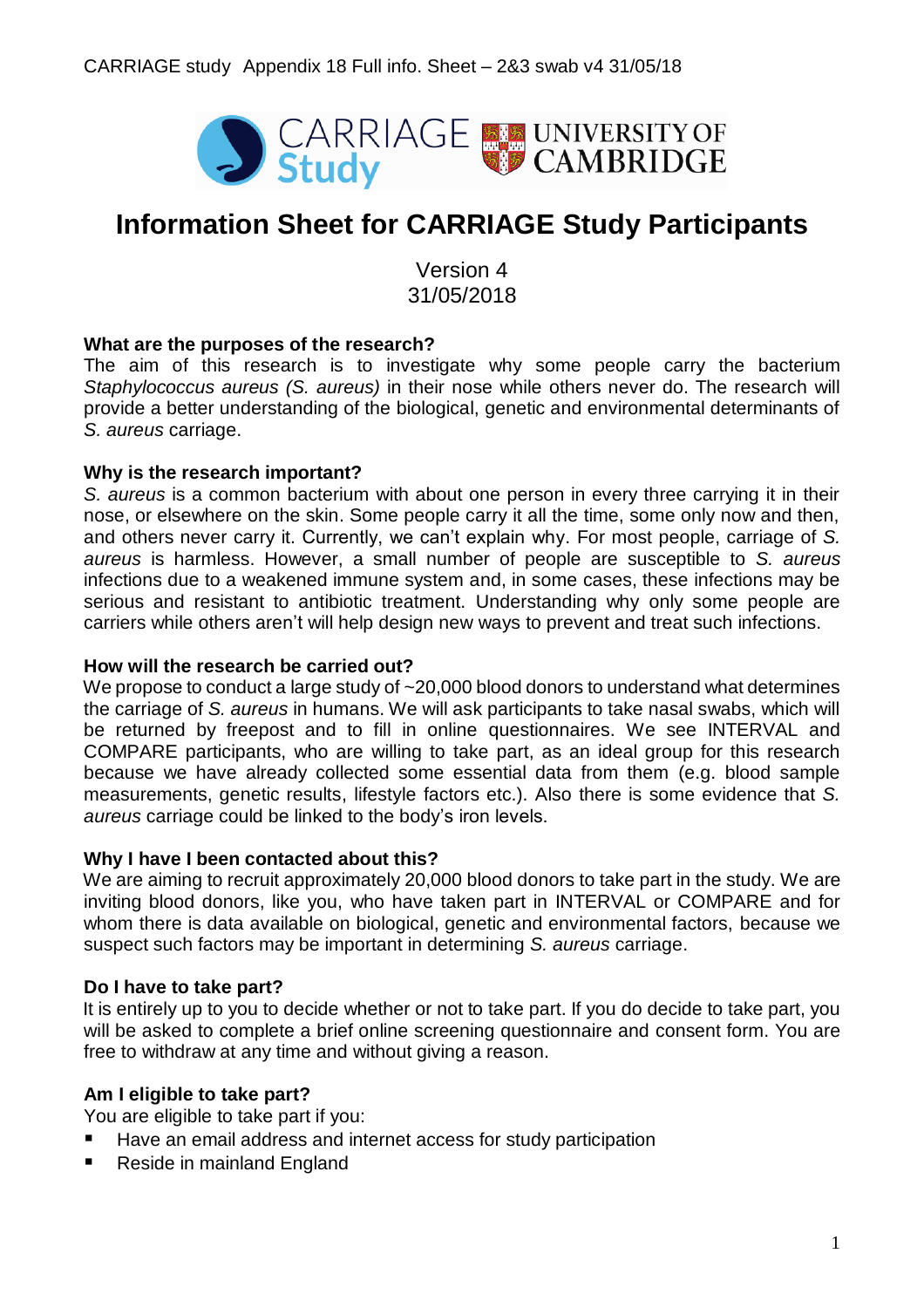■ Have a good understanding of the English language, both written and oral (as study materials are not tailored to support non-English language speakers).

You are not eligible to take part if you:

- Have any abnormalities or on-going medical conditions that affect the nose (e.g. recurrent nosebleeds, nasal polyps, rhinitis, etc.)
- Have undergone nasal surgery or suffered a broken nose in the last year
- Are not going to available to take part in the study during the next two months.

# **What will happen to me if I agree to take part?**

You will be asked to provide your contact details so a researcher is able to post a CARRIAGE study 'participant pack' to you. Before sending this we will ask you to complete a short (no more than 10 minute) online questionnaire which will ask for health and lifestyle information about you, your family and the people who live in your household. Once you have completed this you will receive your 'participant pack' which will contain:

- Three nasal swabs and sample tubes (containing a liquid preservative)
- Pre-prepared barcode stickers each with a unique anonymous study identification number, one for each tube
- Step-by-step instructions (including a video-link) to show you how to take your swabs
- Postage-paid FREEPOST envelopes to return your nasal swabs.

Once you have returned your swabs, we will ask you to complete a further short (5-minute) questionnaire asking for feedback on your experiences of taking part in the study.

Periodically, and only when necessary, we will send you email and text reminders to take swabs and to fill out questionnaires.

# **How is data kept confidential?**

The following steps will be taken to ensure the confidentiality of your samples and data during the CARRIAGE Study:

- Your samples and data will not include any person identifiable details. Therefore, researchers working with your samples and data will never know your identity. Your data are stored using a unique, anonymous study identification number.
- In order to retrieve relevant health information we will use your NHS number. A single table linking your anonymous study identification number to your NHS number is stored on a separate password-protected location, which may be accessed only by the study data manager.
- The link table is used to retrieve only relevant health information from your medical and other health-related records. The retrieved information is anonymous.
- All study data is stored in a restricted-access, study database on secure computers at the University of Cambridge. The study data is linked to your study identification number, but your personal details (surname, first name, address) never appear in this database. Access to the study database is password-protected and used only by named researchers working on this study under the direct supervision of the senior scientific investigators
- Your personal details provided during the study will be stored in a secure location, separately from the study database and used for the purpose of study communication and retrieval of your NHS number.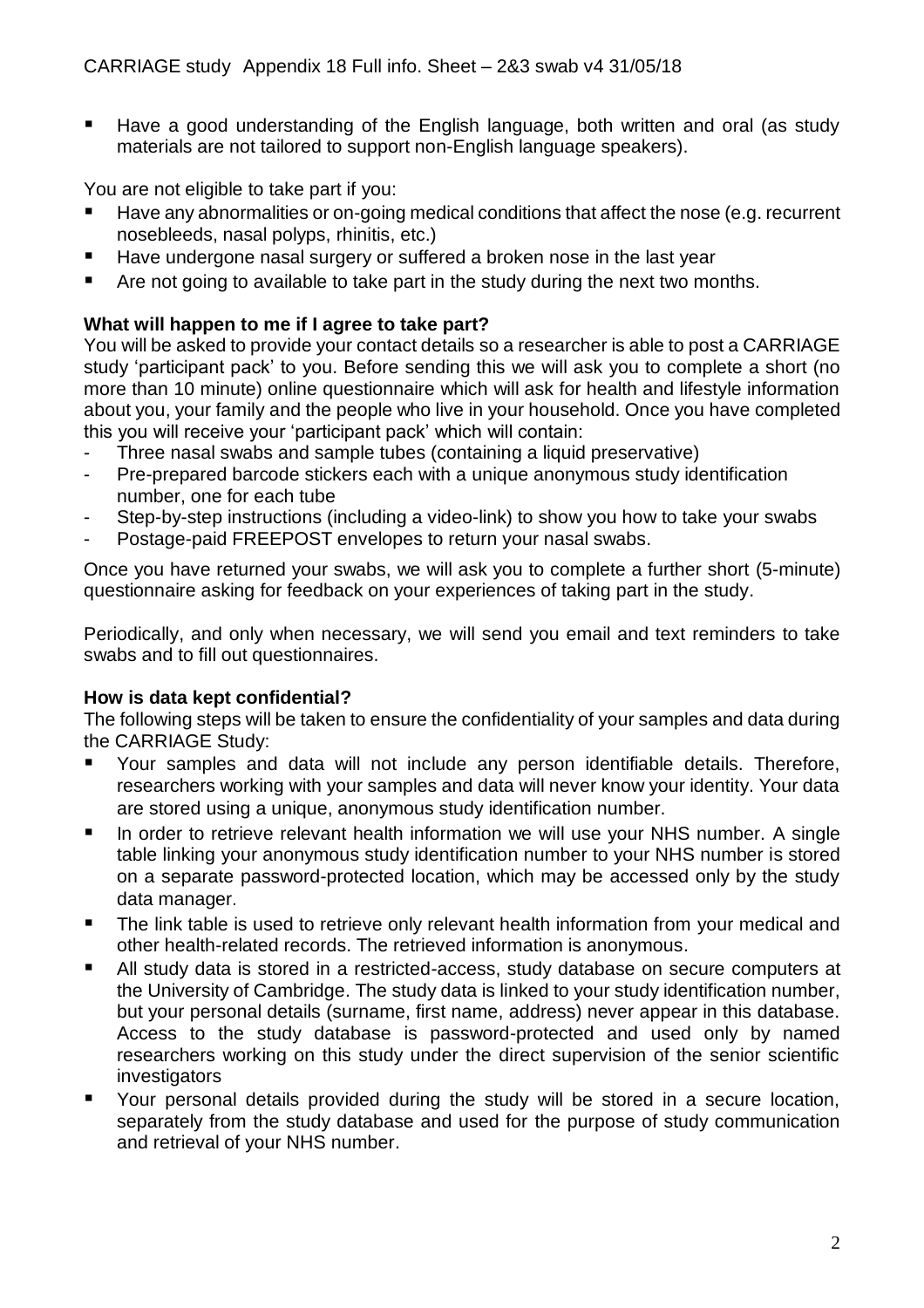# **What information will be stored on the research database?**

Information that will be stored on the database will be anonymised and will include:

- Data from the online questionnaires (described above).
- Relevant data collected during your participation in the INTERVAL or COMPARE study including email address and results from blood samples (including genetic information)
- Results from all laboratory measurements using your nasal samples
- Information on health outcomes collected from routine medical and other health-related records at the time of joining the study and from time to time thereafter.

Your anonymised data will be used by the study investigators to look at characteristics that influence nasal carriage of *S. aureus*. Stored anonymised data will be used for future medical and health-related studies, which have relevant scientific and ethics approval.

## **What will happen to my nasal swabs?**

They will not be labeled with your name or contact details, but only with a unique study number. Once returned to the processing laboratory we will try to grow *S. aureus* from them. We will also extract bacterial DNA from the swab material so we can identify other bacterial species. A small amount of the nasal swab material will be stored in the freezer for future health-related research purposes.

# **Who will have access to my information?**

Your samples and all the information collected about you during the course of this study will be kept strictly confidential. Any information you have provided will be anonymised, therefore researchers working with your data will never know your identity. Your anonymous information and samples are available only to researchers who have relevant scientific and ethics approvals for their planned research. This could include researchers who are working in other countries and in commercial companies who are looking for new treatments or laboratory tests. Insurance companies and employers will not be given any individual's information, samples or test results, and we will not allow access to the police, security services, relatives or lawyers, unless forced to do so by the courts. All data will be stored securely by the CARRIAGE research team and will be encrypted where necessary.

Cambridge University is the sponsor for this study based in the United Kingdom. We will be using information from you and your medical records in order to undertake this study and will act as the data controller for this study. This means that we are responsible for looking after your information and using it properly. Cambridge University will keep identifiable information about you for 5 years after the study has finished.

Your rights to access, change or move your information are limited, as we need to manage your information in specific ways in order for the research to be reliable and accurate. If you withdraw from the study, we will keep the information about you that we have already obtained. To safeguard your rights, we will use the minimum personally-identifiable information possible.

You can find out more about how we use your information at [https://ico.org.uk/for](https://ico.org.uk/for-organisations/guide-to-the-general-data-protection-regulation-gdpr/principles/)[organisations/guide-to-the-general-data-protection-regulation-gdpr/principles/'](https://ico.org.uk/for-organisations/guide-to-the-general-data-protection-regulation-gdpr/principles/)

## **What will happen to the study results?**

The findings from this study will be written up for publication in scientific journals and presentation to other researchers. You will not be identified personally in any report or